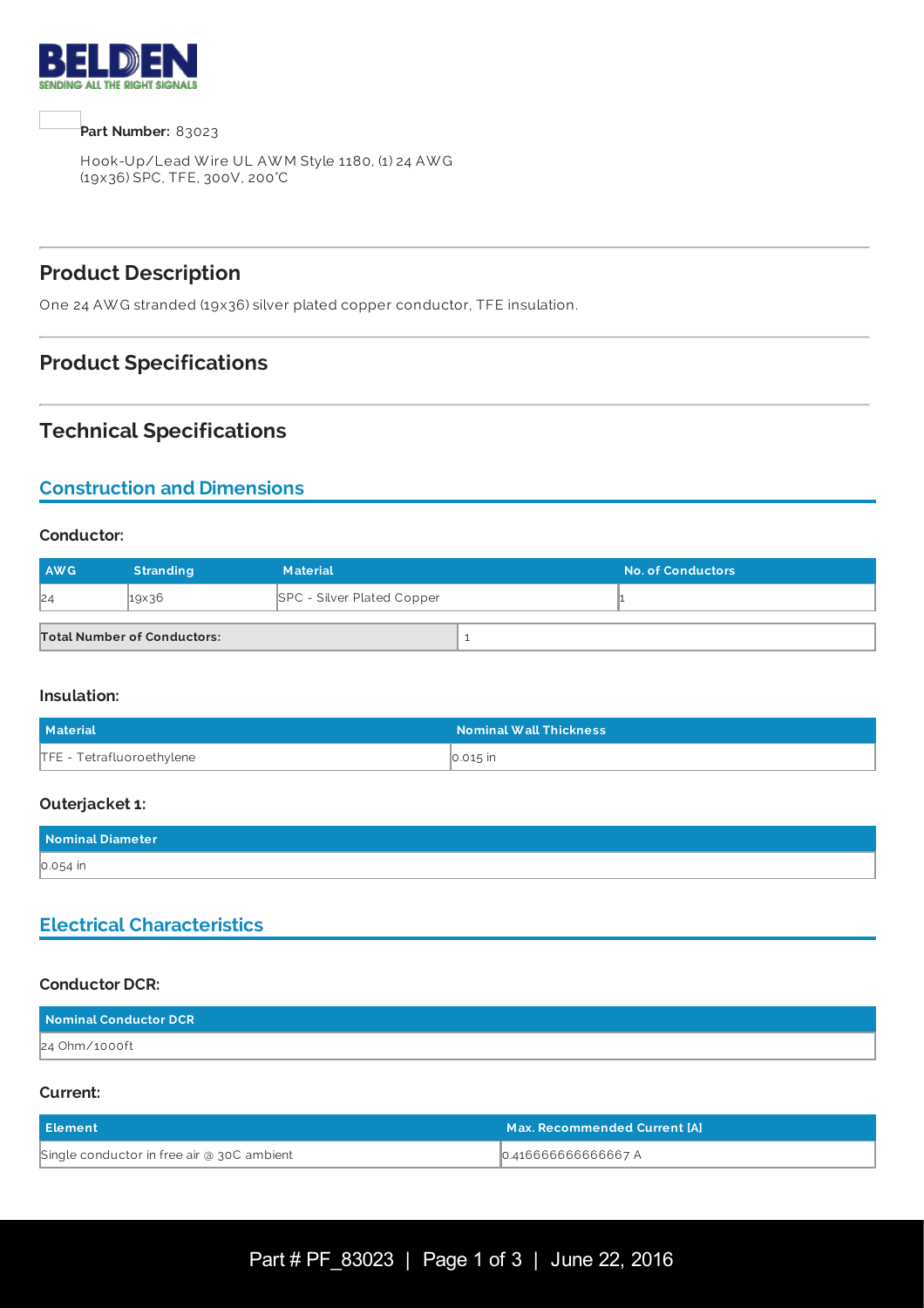### **Voltage:**

| <b>Description</b> | <b>Voltage Rating [V]</b> |
|--------------------|---------------------------|
| Mil-W-16878        | 1000V                     |

## **Use**

| <b>Safety</b>           |          |
|-------------------------|----------|
| <b>UL Flammability:</b> | $VW - 1$ |

## **Temperature Range**

| <b>Operating Temp Range:</b> | $+200^{\circ}$ C<br>$\neg \wedge$ |
|------------------------------|-----------------------------------|

# **Mechanical Characteristics**

## **Part Number**

| $V/N$ ):<br><b>Dlanun</b><br>$\ddotsc$ | Νo |
|----------------------------------------|----|
|                                        |    |

# **Standards Standards Standards**

| CA Prop 65 (CJ for Wire & Cable): | CA Prop 65 (CJ for Wire & Cable) |
|-----------------------------------|----------------------------------|
| MII Order #39 (China RoHS):       | MII Order #39 (China RoHS)       |
| <b>MIL Spec Rating:</b>           | MIL Spec Rating                  |
| <b>Military Specification:</b>    | Military Specification           |
| <b>UL Rating:</b>                 | <b>UL Rating</b>                 |
| <b>EU Directive Compliance:</b>   | EU Directive $2003/11/EC$ (BFR)  |
| <b>EU CE Mark:</b>                | EU CE Mark                       |

### **History**